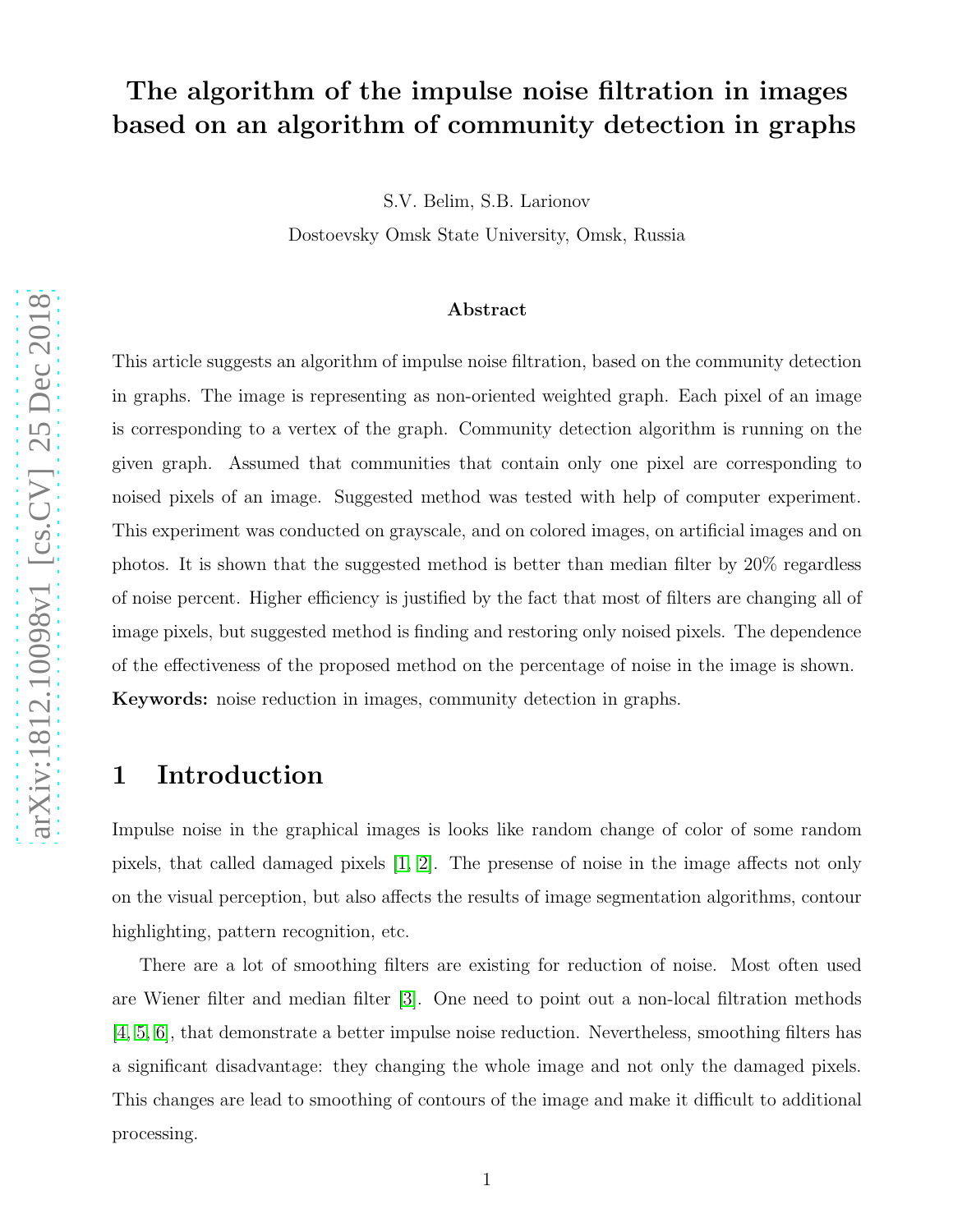To minimize the impact of filter on the non damaged part of the image, one can use an approach based on searching pixels that has changed by the impulse noise. Objective of searching the damaged pixels is a very complex problem and solving as a rule by using Data Mining on the image. In this approach the algorithm of the impulse noise reduction is consists of two steps. The first step is a finding of damaged pixels. And the second is choosing color for each damaged pixel.

Algorithms of damaged pixel searching can be divided into 2 groups. The first group is intended to search a Solt & Pepper Noise (SPN). The feature of this type of noise is that damaged pixels can have only maximum or minimum color of the palette. So, the SPN algorithms are based on this information [\[7,](#page-8-5) [8,](#page-8-6) [9\]](#page-8-7). However, either this type of algorithms is not guarantee that 100% of damaged pixels will be found. The second group is oriented on the impulse noise with random values. For this group, algorithms based on scheme SD-ROM are most widely used [\[10,](#page-8-8) [11\]](#page-8-9). The main idea of the SD-ROM scheme is that pixels are analyzing within a sliding window with size of  $3\times3$  and a decision is made about the corruption of the central pixel. The decision algorithm in SD-ROM is based on the threshold circuit. A decision algorithm, based on the hierarchy analysis method has suggested in the paper [\[12\]](#page-9-0) wherein the sliding window is still using. In the paper [\[13\]](#page-9-1) for damaged pixels searching the method of associative rules has used. In the paper [\[14\]](#page-9-2) for damaged pixels searching, an image segmentation algorithm is using.

Algorithms of impulse noise filtration with a known list of damaged pixels are reduced to filling out a table with omissions. The easiest way is to choose color based on colors of the nearest neighbors. This method is produce good results on the areas with uniform fill, but not acceptable in case of sharp color transitions, since it leads to blurring of the boundaries. Much more acceptable approach based on the linear manifolds [\[15\]](#page-9-3). Additionally, the neural networks can be used for impulse noise filtration.

As shown by the analysis of previous works, methods based on the analysis of the entire image provide better impulse noise reduction then local methods. The purpose of this article is to implement and test an algorithm for impulse noise filtration based on the method of community detection in graphs, which has proved itself in the task of image segmentation [\[16\]](#page-9-4).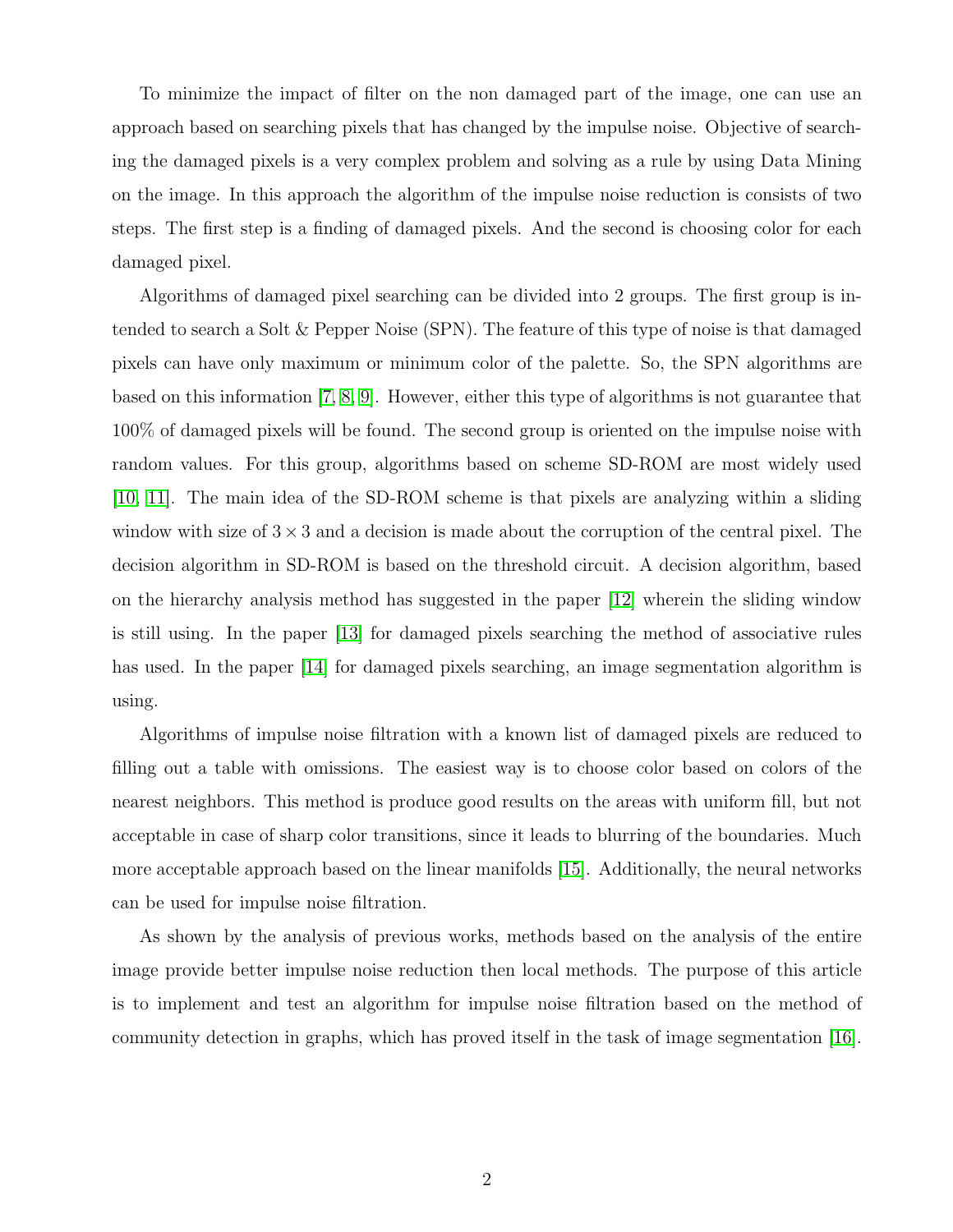### 2 Formulation of the problem and filtration algorithm

Its assumed that the input of the algorithm is an image damaged by impulse noise with size of NM pixels. There is a pair of integers  $(x, y)$  is used to determine a location of pixel on the image, that represents coordinates of this pixel. The number  $x$  takes integer values on the interval  $[0, N1]$ , y takes integer values on the interval  $[0, M1]$ . In a case of colored image, a pixel with coordinates  $(x, y)$  is characterized by 3 color components:  $r(x, y)$  – intensity of a red color,  $g(x, y)$  – intensity of a green color,  $b(x, y)$  – intensity of a blue color.

Lets correspond the weighted, unoriented graph  $G$  to the image. Each pixel of the image is corresponding to a vertex in the graph  $G$ . Each vertex has an edges only to all nearest neighbors. The weight of an edge is calculated based on the color components of connected vertexes. For two neighbor vertexes  $v_i = (x_i, y_i)$  and  $v_j = (x_j, y_j)$ , the weight of the edge will be equal to:

$$
d(v_i, v_j) = exp\left(-\frac{1}{h}\sqrt{(r_i - r_j)^2 + (g_i - g_j)^2 + (b_i - b_j)^2}\right),
$$

Here,  $r_i = r(x_i, y_j)$ ,  $g_i = g(x_i, y_i)$ ,  $b_i = b(x_i, y_i)$ . Parameter h is used to change the difference between neighbor pixels, corresponding to moving into another segment of the image. This parameter is setting by user and used for the whole image. As it shown in paper [\[14,](#page-9-2) [18\]](#page-9-5) this kind of weight function allows to accurately distinguish the color change corresponding to the boundaries of the areas in the image. Lets split the graph on insets with vertexes that connected much more than others. Such kind of insets are called communities. A quantitative estimation of the split can be obtained by Newmans modularity function [\[20,](#page-9-6) [21\]](#page-9-7). Greater value of the modularity function means more qualitatively the partition is performed. Assumed that damaged pixels are pixels that decrease value of the modularity function during connection to other communities. This way one can select communities that contain only one vertex, i.e. vertexes that different from each other a lot. Lets describe this procedure more formal.

Lets define a matrix of weights E for graph G. The values of diagonal elements  $E_{ij}$  are equal to weight of vertexes. At the first step of the algorithm assume that the weight of all vertexes are equal to 0. Other elements of the matrix  $E_{ij}$  ( $i \neq j$ ) are equal to a weight of a corresponding edge. One should point out that matrix  $E_{ij}$  will contain a lot of non-zero elements because of only nearest neighbor vertexes are connected with edges in graph G. The matrix E will be symmetric with respect to the main diagonal because of graph  $G$  is non-oriented. Lets move to the reduced view of the matrix of weights  $e = E/m$ , where  $m = \sum_{i,j=1}^{MN} E_{ij}$ . The element  $e_{ij}$  is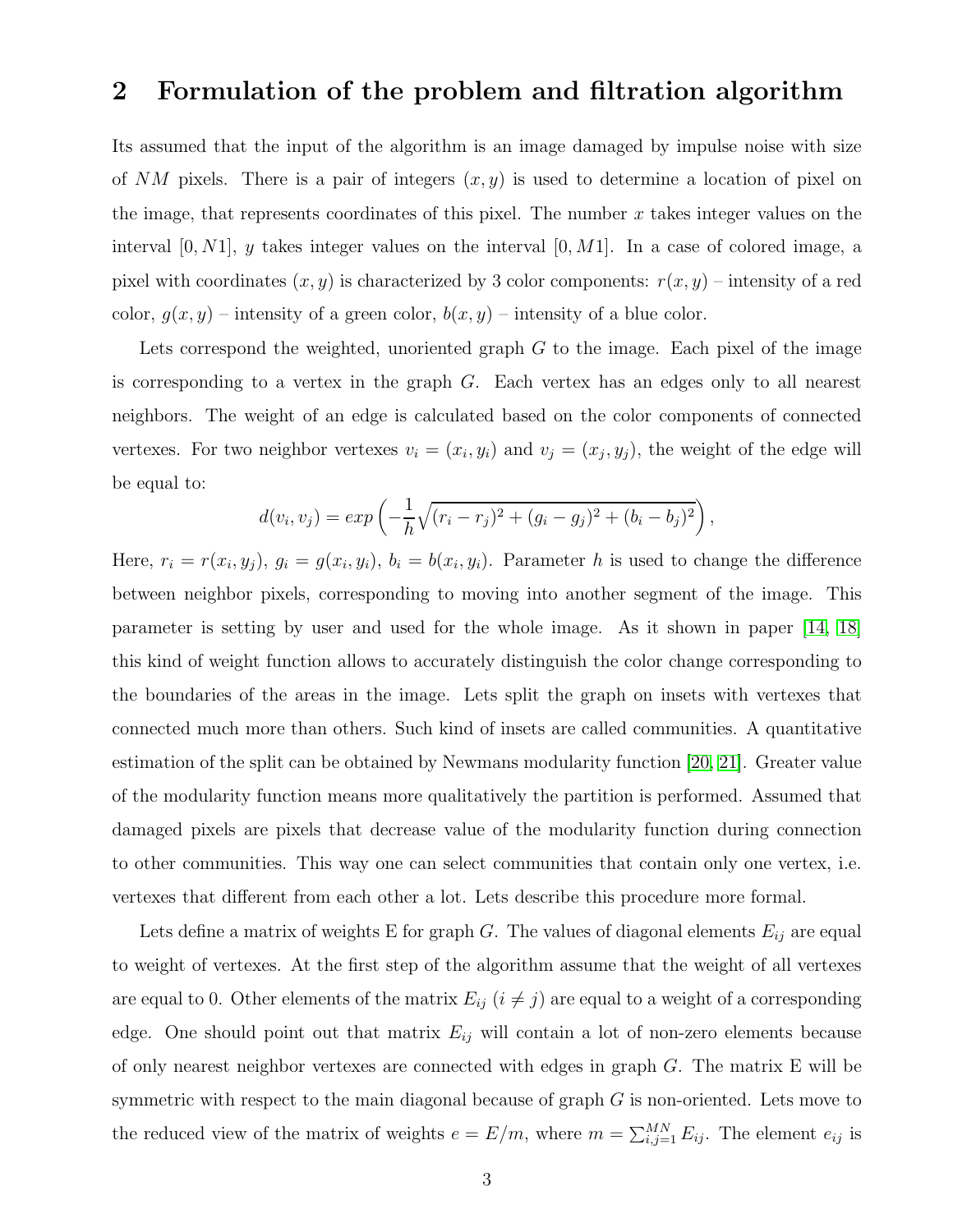equal to a part of edge weight in the whole graph weight. Further one can assume that matrix of weight will have a reduced view. Its easy to see that  $\sum_{i,j=1}^{MN} e_{ij} = 1$ .

Modularity is defined as [\[21,](#page-9-7) [22\]](#page-10-0):

$$
Q(G) = \sum_{i=1}^{K} e_{ii} - \sum_{i=1}^{K} a_i b_i,
$$

where K is a count of vertex in graph,  $a_i$  – reduced outbound power of the vertex  $v_i$  ( $a_i$  =  $\sum_{j=1,j\neq i}^{K} e_{ij}$ ,  $b_i$  – reduced inbound power of the vertex  $v_i$   $(b_i = \sum_{j=1,j\neq i}^{K} e_{ji})$ . Given graph is non-oriented, so outbound and inbound power of all vertexes are equal  $(a_i = b_i; i = 1, ..., K)$ . Modularity function will have a more simpler representation:

$$
Q(G) = \sum_{i=1}^{K} e_{ii} - \sum_{i=1}^{K} a_i^2.
$$

Lets use a screeding procedure to find communities in the graph. Assumed that screed is a transformation that replace some inset H of graph G to a some vertex  $v_H$ . If some of vertexes of inset H has been connected by edge with vertex v from inset  $G \setminus H$ , then the vertex  $v_H$ will be connected by edge with same weight with vertex  $v$ . The weight of the new edge will be equal to a sum of weights of vertexes and edges that was included to the inset  $H$ . Lets name a new graph as  $G_H$ . Lets assume that inset H is a community if  $Q(G_h) > Q(G)$ . Lets point it out that during creation of screed, the count of graph vertexes  $(K)$  is decreasing. The main task is to find vertexes that not included to any big community. To find such vertexes lets use the following algorithm:

1. Consecutive ircumvention of all pixels of the image.

2. For each pixel v lets consider nearest neighbor pixels  $v^{(i)}$   $(i = 1, ..., 8)$ . Consider insets that contains two vertexes v and  $v^{(i)}$   $(i = 1, ..., 8)$  and try to connect then into community. For each try lets calculate a delta of modularity function  $\Delta Q_i$  ( $i = 1, ..., 8$ ).

3. If delta of modularity function is negative  $(\Delta Q_i < 0, i = 1, ..., 8)$ , assumed that corresponding pixel is damaged.

The delta of modularity function can be computed fast using current characteristics of the graph that correspond to an image. For connect to vertexes lets use the following representation of the delta of modularity function:

$$
\Delta Q = 2(e_{ij} - a_i a_j).
$$

Its obviously that suggested algorithm has linear complexity depending on pixel count.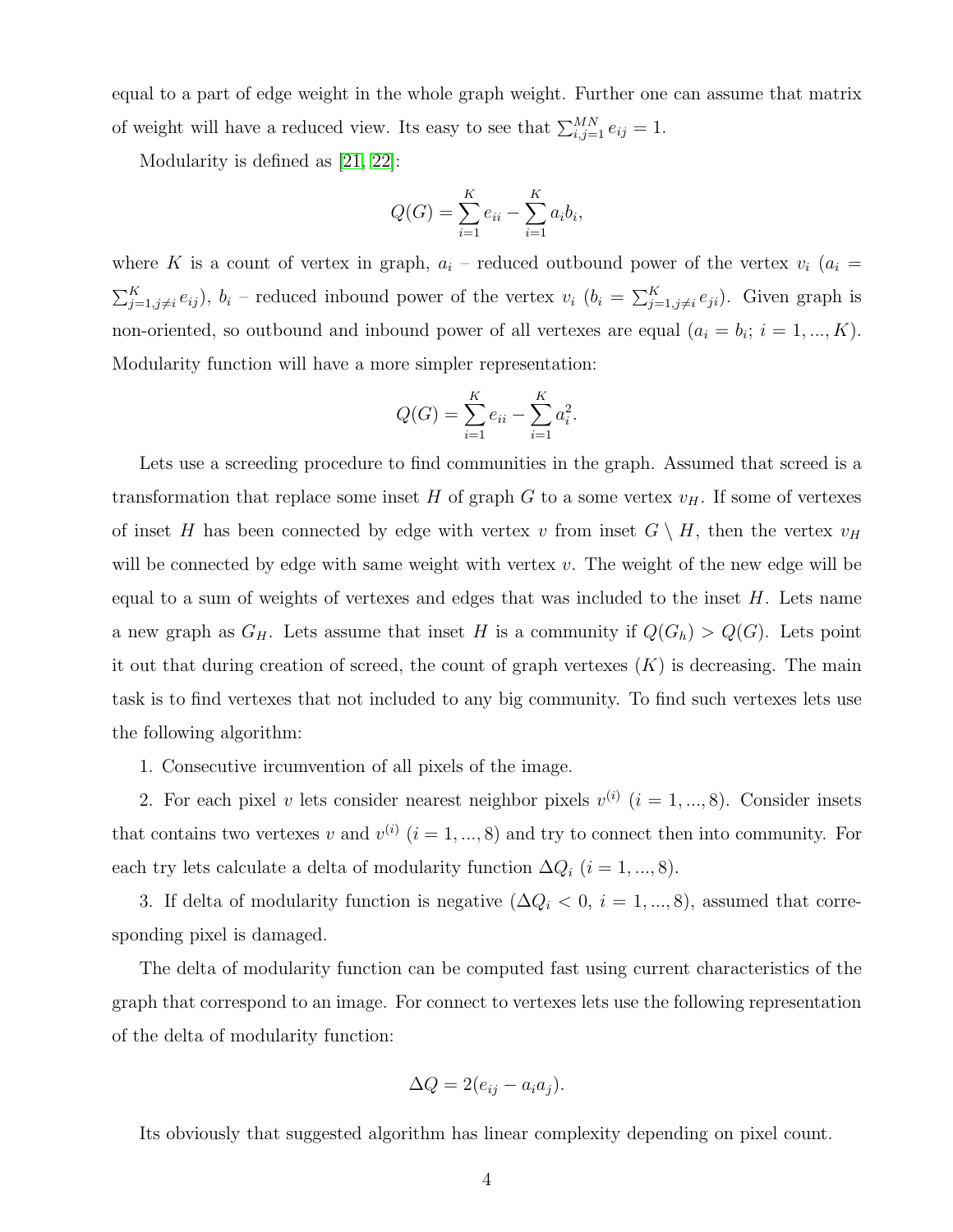After finding of damaged pixels one need to choose a color for all of found pixels depending on neighbor pixels analysis. Assume that minimal value of the color component of the neighbor pixels is  $m_1$ , and maximum value is  $m_2$ . Lets carry out a sequential search all of the values of damaged pixel color from  $m_1$  to  $m_2$ . For each value lets calculate delta of the modularity function  $\Delta Q$ . As a result color lets use the one that takes a maximum value of the modularity function delta.

# 3 Computer experiment

Computer experiment has carried out on artificial images of geometric objects and on color photos. The value of the impulse noise has been characterized by p, which shows a percent of damaged pixels related to a whole pixel count. Impulse noise was generating with help of linear congruent generator of pseudo-random numbers. This generator was used both to generate colors and coordinates. During computer experiment the percent of damaged pixels has changed from 10% to 70%. Image filtration has carried out using suggested method and additionally using a well-known median filter.

To compare the proximity of images there is a Minkovskiy metric [\[22,](#page-10-0) [23\]](#page-10-1) has been used according to which the proximity between images  $A$  and  $C$  is calculating using the following formula:

$$
d(A, C) = \max_{n,m} \sum_{k=1}^{N} \frac{1}{N} \left| A_{nm}^{(K)} - C_{nm}^{(K)} \right|,
$$

where  $A_{nm}$  and  $_{nm}$  – values of A and image pixel colors,  $N$  – count of pixels.

Relative image enhancement has been calculated based on distance  $d(orig, r)$  from reconstructed image r to original image orig and distance  $d(orig, pf)$  from damaged image pf to original image orig:

$$
\delta = \frac{d(orig, pf) - d(orig, r)}{d(orig, pf)} \cdot 100\%.
$$

Experiment for a rectangular area with uniform filling showed that the proposed filter allows to significantly improve the image. The dependence of the relative improvement on the percentage of corrupted pixels for the proposed filter and the median filter is shown in Fig. 1.

The results of applying the proposed filter and the median filter to improve the artificial image with the presence of a solid and gradient fill are shown in Fig. 2.

As can be clearly seen from Fig. 2, the results of the proposed filter are more advantageous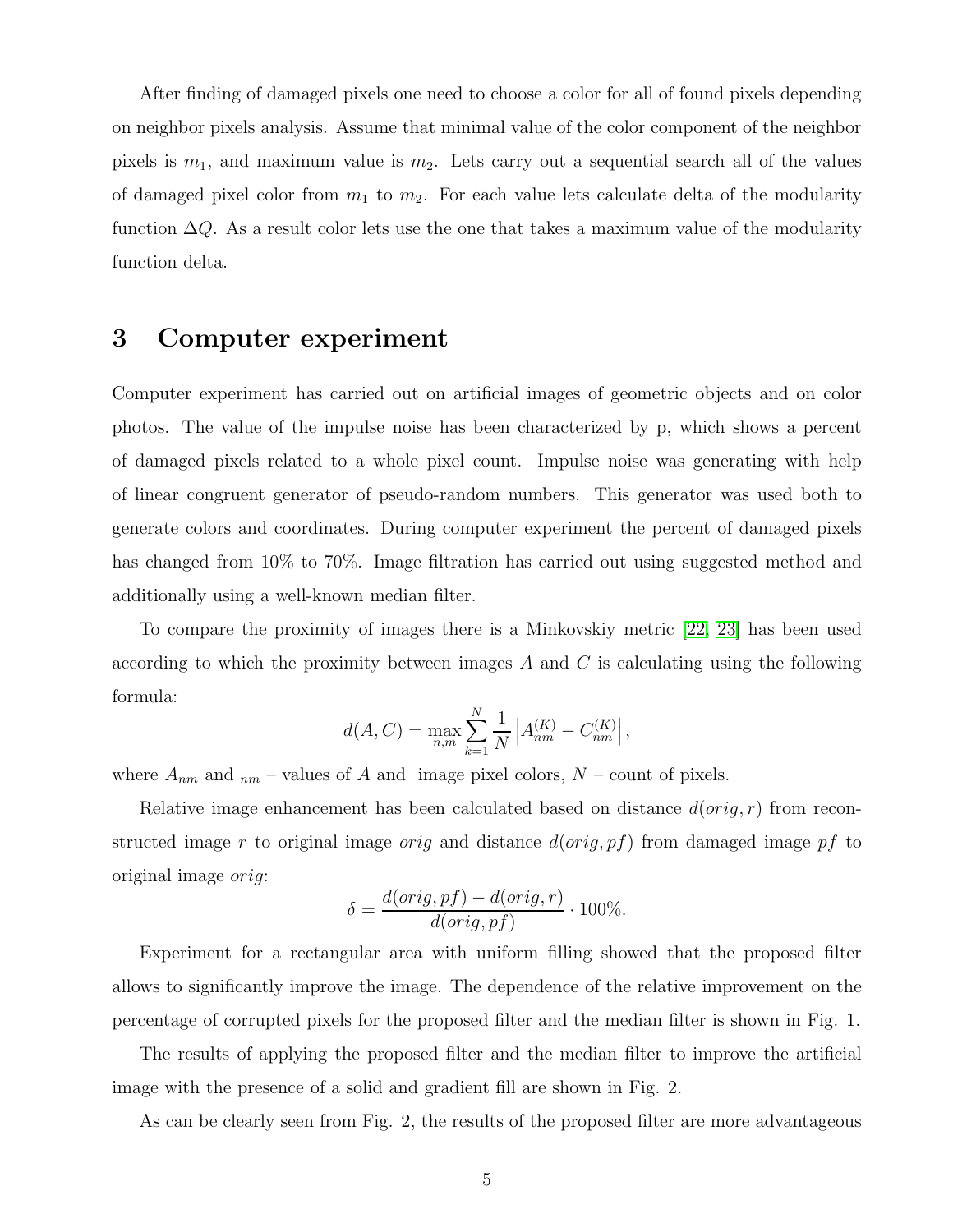

Figure 1: Dependence of the relative image improvement on the percentage of noise for the proposed filter (solid line) and the median filter (dashed line).



Figure 2: The results of applying the filter to an artificial image with a noise level of  $p = 20\%$ : a) the original image, b) a noised image, c) the image reconstructed by the proposed filter, d) the image reconstructed by the median filter.

for dark areas of the image, whereas the median filter gives the best visual result for the light part of the image. This effect is a related to that new color is choosing for the damaged pixel. When using the median filter, the colors of the restored pixels are shifted to a white area. In this case, the colors of the surrounding pixels also change their color. Numerical comparison of the results of the work shows a significant advantage of the proposed algorithm in front of the median filter.

The dependence of the relative improvement on the percentage of noised artificial image is shown in Figure 3.

Additionally the proposed filter allows to get much better results for photographic images.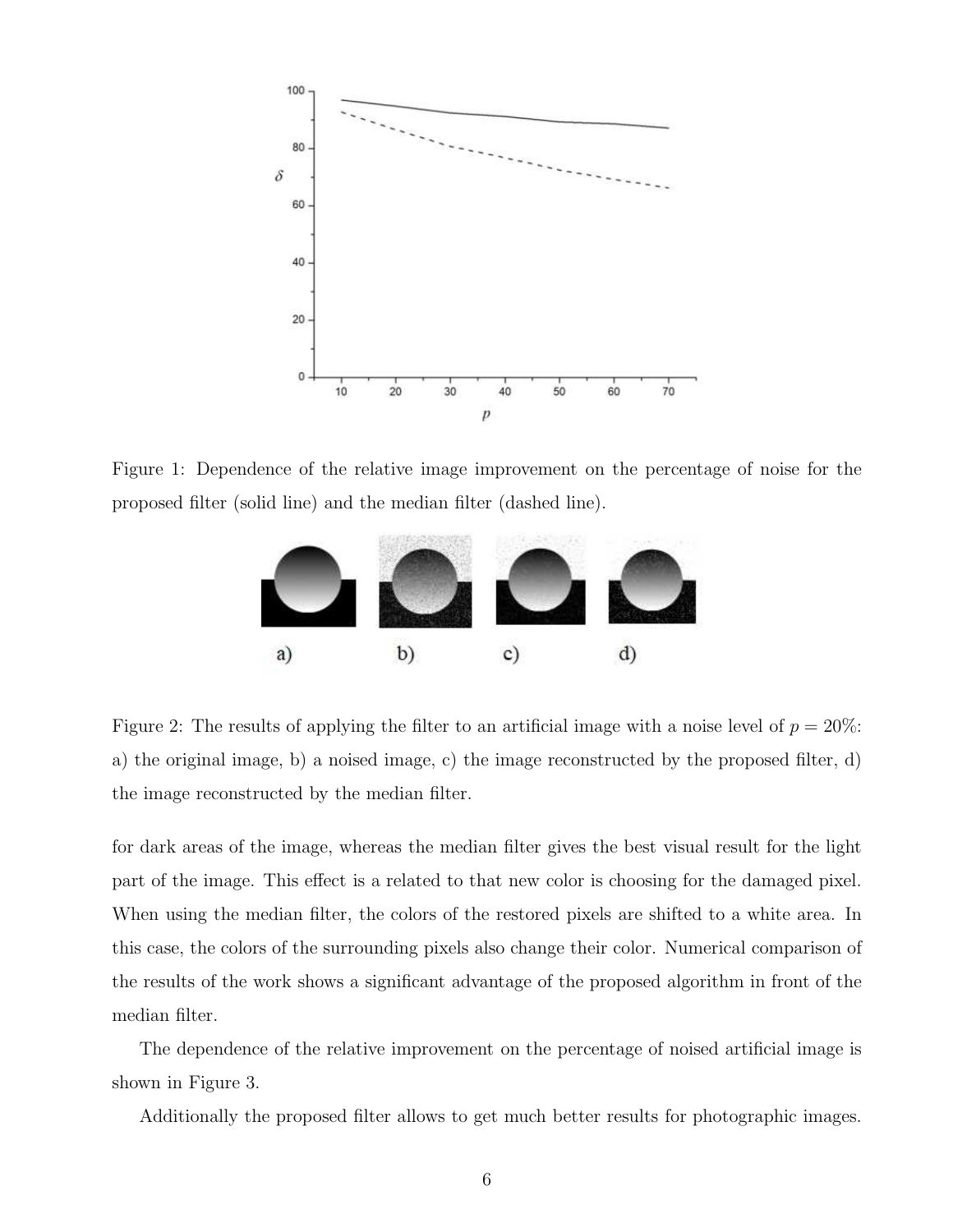

Figure 3: Dependence of the relative improvement on the percentage of noised artificial image for the proposed filter (solid line) and the median filter (dashed line).

The results for the well-known image Lena with a  $p = 20\%$  are shown in Fig. 4.



Figure 4: The results of application of the filter to the Lena image with a noise level of  $p = 20\%$ : a) the original image, b) noised image, c) the image reconstructed by the proposed filter, d) the image reconstructed by the median filter.

It is well known that the Lena image is characterized by a large number of small details that create difficulties for all filters. As can be seen from Fig. 4, the proposed filter gives significantly better results even in a visual comparison. The dependence of the relative improvement on the percentage of noise is shown in Fig. 5.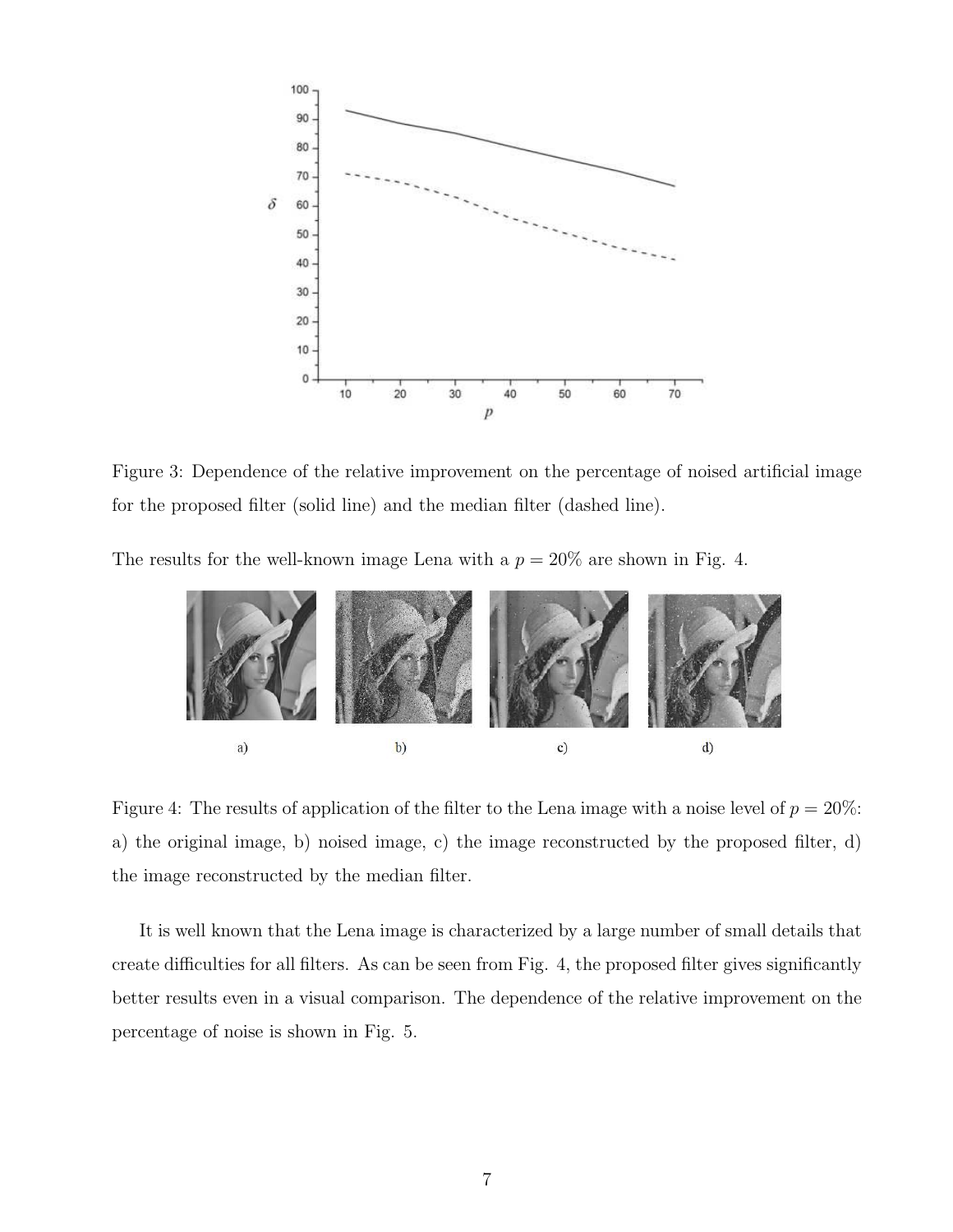

Figure 5: Dependence of the relative improvement on the percentage of noise of the image "Lena" using the proposed filter (solid line) and the median filter (dashed line).

# 4 Conclusion

Thus, the proposed filter has good characteristics with linear labor input. As can be seen from the graphs presented in Figures 1, 3 and 5, the efficiency of this filter is approximately 20% higher than the median for any percentage of damaged pixels. This noticeable advantage is due to the fact that conventional filters change all pixels of the image. Correcting the damaged pixels brings the image closer to the original, but changing the undamaged pixels increases the distance to the original. This property is inherent not only to the median filter, but also to all traditional filters.

The filter proposed in this article acts selectively and changes only those pixels that differ significantly from those around them. With a high probability, such pixels will be damaged by impulse noise. The choice of a new color on the basis of attaching to one of the neighboring communities of pixels allows to form communities of pixels close in characteristics. It should also be noted the high speed of the filter, due to the linear complexity of the algorithm underlying it. The processing time of one image within the error is the same as the median filter.

# <span id="page-7-0"></span>References

[1] Pitas I., Venetsanopoulos A. Nonlinear digital filters: principles and applications. Boston: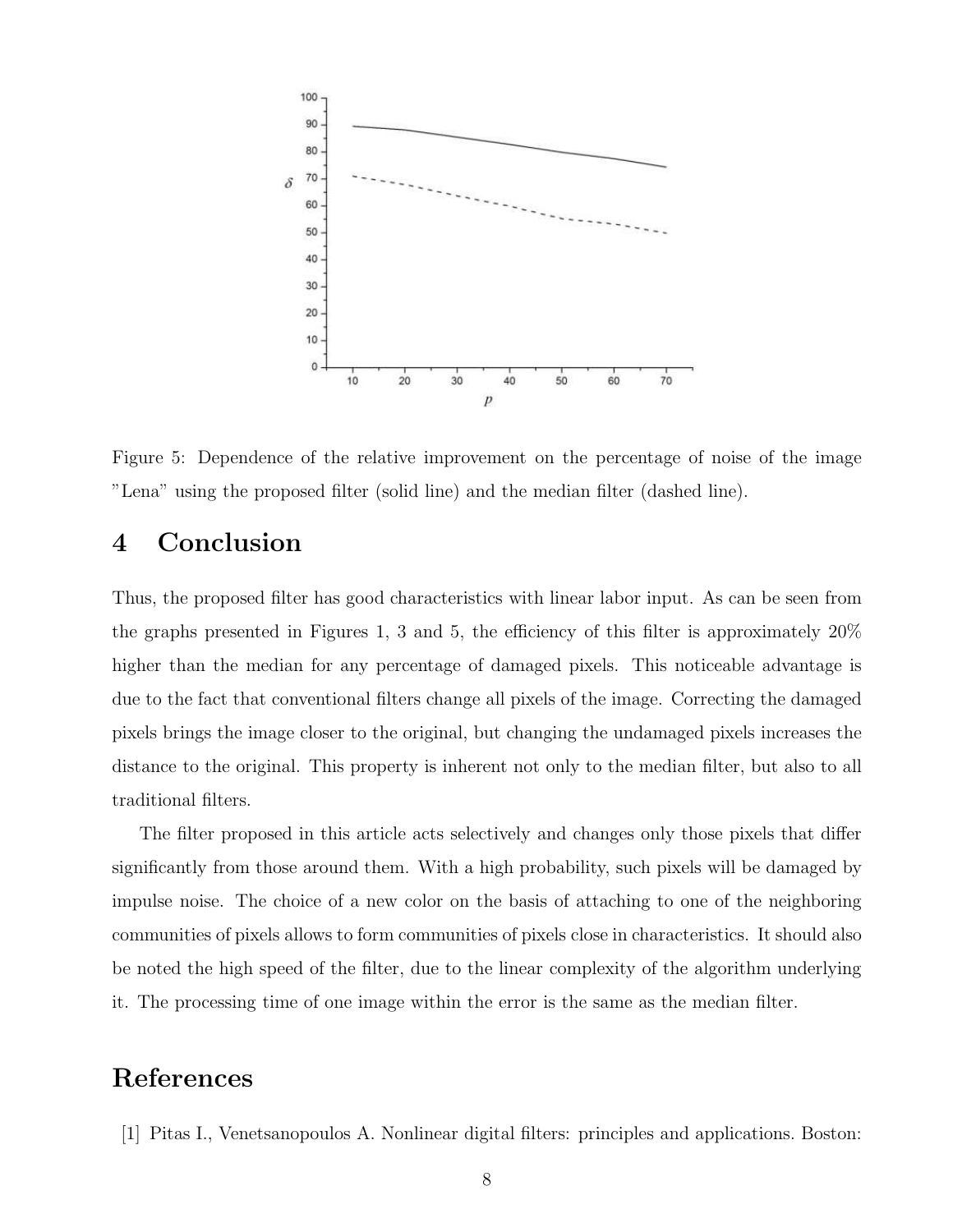<span id="page-8-0"></span>Kluwer Academic Publishers, 1990. 391 p.

- <span id="page-8-1"></span>[2] Huang T. S.Two-dimensional digital signal processing II: transforms and median filters. Berlin a.o: Springer, 1981. 391 p.
- <span id="page-8-2"></span>[3] Boyle R., Sonka M., Hlavac V. Image processing, analysis, and machine vision, First Edition. University Press, Cambridge, 2008. 920 .
- <span id="page-8-3"></span>[4] Mitra S., Sicuranza G. Nonlinear image processing. Academic Press, 2001. 455 .
- <span id="page-8-4"></span>[5] Buades A., Morel J. A Non-local algorithm for image denoising. IEEE Computer Society Conference on Computer Vision and Pattern Recognition 2, Washington DC, 2005, pp. 6065.
- [6] Dabov K., Foi A., Katkovnik V., Egiazarian K. Image denoising by sparse 3-D transformdomain collaborative filtering. IEEE Transactions on Image Processing, 2007, no. 8(16), pp. 20802095. doi: 10.1109/TIP.2007.901238
- <span id="page-8-5"></span>[7] Chan R., Ho C., Nikolova M. Salt-and-pepper noise removal by median-type noise detectors and detail-preserving Regularization. IEEE Transactions on Image Processing, 2005, no. 10(14), pp. 14791485. doi: 10.1109/TIP.2005.852196
- <span id="page-8-6"></span>[8] Kam H.S., Tan W.H. Noise Detection Fuzzy (NDF) flter for removing salt and pepper noise. IVIC 2009: Visual Informatics: Bridging Research and Practice, Kuala Lumpur, 2009. P. 479 – 486.
- <span id="page-8-8"></span><span id="page-8-7"></span>[9] Najeer A. J., Rajamani V. Design of hybrid flter for denoising images using fuzzy network and edge detecting. American Journal of Science Research, 2009, no. 3, pp. 514.
- [10] Abreu E., Lightstone M., Mitra S.K., Arakawa S.K. A new efficient approach for the removal of impulse noise from highly corrupted images. IEEE Transactions on Image Processing, 1996, no. 6(5), pp. 10121025. doi: 10.1109/83.503916
- <span id="page-8-9"></span>[11] Garnett R., Huegerich T., Chui C., He W. A universal noise removal algorithm with an impulse detector. IEEE Trans Image Proccess, 2005, no. 14(11), pp. 174754. doi: 10.1109/TIP.2005.8572.61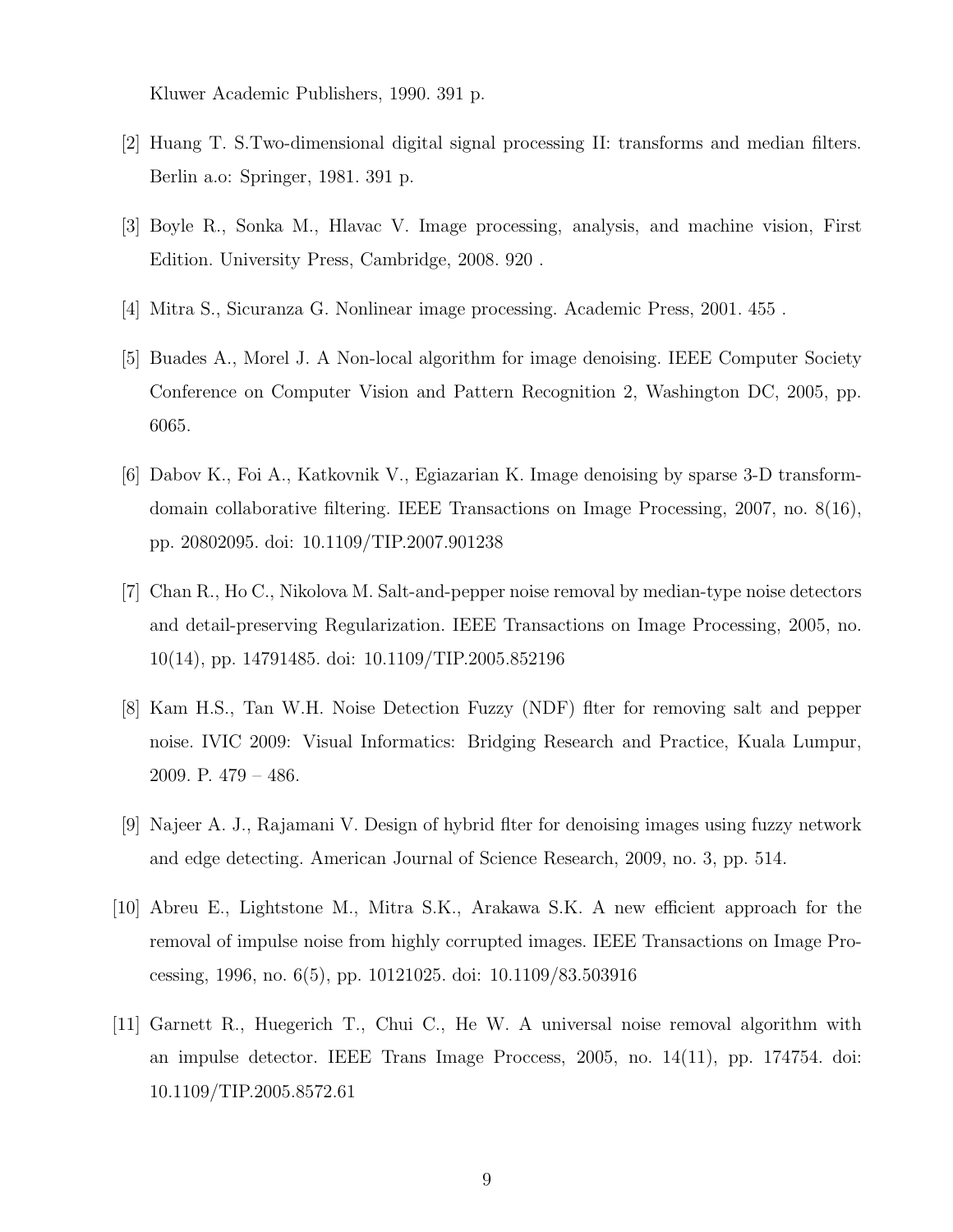- <span id="page-9-1"></span><span id="page-9-0"></span>[12] Belim S. V., Seliverstov S. A. hierarchy analysis method as a way to detect impulse noise on images. Information Technologies, 2015, no. 4, pp. 251258.
- [13] Belim S. V., Mayorov-Zilbernagel A. O. Algorithm for searching the broken pixels and eliminating impulse noise in images using a method of association rules. Science & Education, 2014, no. 12. Available at:<http://technomag.bmstu.ru/doc/744983.html> (accessed 08 February 2017) (In Russian). doi: 10.7463/1214.0744983
- <span id="page-9-2"></span>[14] Belim S. V., Kutlunin P. E. Impulse noise detection in images using a clustering algorithm. Herald of Computer and Information Technologies, 2016, no. 3, pp. 310. doi: 10.14489/vkit.2016.03.pp.003-010
- <span id="page-9-4"></span><span id="page-9-3"></span>[15] Larionov I. B. Multidimensional linear manifolds as a way to restore graphical information. Matematicheskie struktury i modelirovanie, 2010, no. 1(21), pp. 24-31 (In Russian).
- [16] Larionov I.B. Kohonen maps as a way to restore the multimedia information. Zhurnal radioelektroniki, 2010, no. 10, p. 29.
- [17] Belim S.V., Mayorov-Zilbernagel A.O. Image restoration with static gaps on the basis of association rules. Herald of Computer and Information Technologies, 2014, no. 12, pp. 1823. doi: 10.14489/vkit.2014.12.pp.018-023
- <span id="page-9-5"></span>[18] Belim S. V., Seliverstov S. A. The analytic hierarchy method-based algorithm for restoring broken pixels on the noisy images. Science & Education, 2014, no. 11. Available at: <http://technomag.bmstu.ru/doc/742145.html> (accessed 20 January 2017) (In Russian). doi: 10.7463/1114.0742145
- [19] Belim S. V., Larionov S. B. An algorithm of image segmentation based on community detection in graphs. Computer Optics, 2016, no. 6, pp. 904910. doi: 10.18287/2412-6179- 2016-40-6-904-910
- <span id="page-9-7"></span><span id="page-9-6"></span>[20] Newman M. E. Analysis of Weighted Networks. Physical Review E, 2004, vol. 70, no. 5, p. 056131. doi: 10.1103/PhysRevE.70.056131
- [21] Clauset A., Newman M. E. J., Moore C. finding community structure in very large networks. Physical Review E, 2004, vol. 70, no. 6, p. 066111. doi: 10.1103/Phys-RevE.70.066111